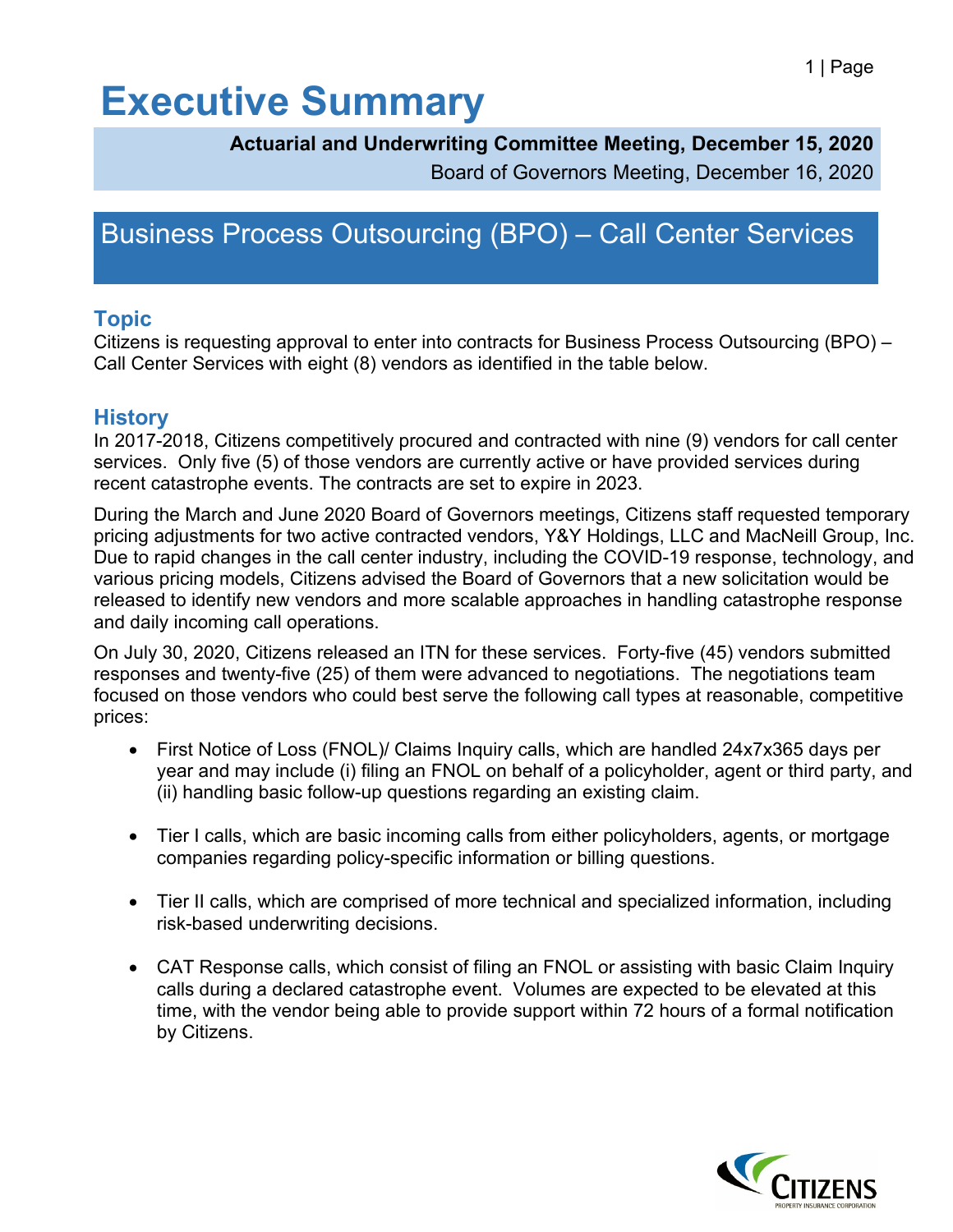# **Executive Summary**

### **Actuarial and Underwriting Committee Meeting, December 15, 2020**

Board of Governors Meeting, December 16, 2020

Awarded vendors were recommended based on best value, which includes price, call center capacity, prior relevant experience, quality of personnel and resources, methods of delivering the services, and other contractual terms for the services. The contract awards are as follows:

| <b>Vendor Name</b>                          | <b>Call Types (Ranking)</b>                                                                                      | <b>Minimum Invoice</b> |
|---------------------------------------------|------------------------------------------------------------------------------------------------------------------|------------------------|
| <b>MacNeill Group, Inc.</b>                 | Tier I (Primary)<br>Tier II (Primary)<br><b>FNOL/Claim Inquiry &amp; Catastrophe</b><br>Response (Contingent)    | N/A                    |
| Xceedance, LLC                              | Tier I (Contingent)<br>Tier II (Contingent)                                                                      | N/A                    |
| <b>TMONE, LLC</b><br>d/b/a Mass Markets     | <b>FNOL/Claim Inquiry &amp; Catastrophe</b><br>Response (Primary)<br>Tier I (Contingent)<br>Tier II (Contingent) | \$60,000<br>Annually   |
| <b>Etech Global</b><br><b>Services, LLC</b> | <b>FNOL/Claim Inquiry &amp; Catastrophe</b><br>Response (Contingent)                                             | \$24,000<br>Annually   |
| <b>Cognosante, LLC</b>                      | Catastrophe<br>Response (Contingent)                                                                             | N/A                    |
| Rose International,<br>Inc.                 | Catastrophe<br><b>Response (Contingent)</b>                                                                      | N/A                    |
| <b>Hexaware</b><br>Technologies, Inc.       | Catastrophe<br><b>Response (Contingent)</b>                                                                      | N/A                    |
| Gatestone & Co.<br>International, Inc.      | Catastrophe<br>Response (Contingent)                                                                             | N/A                    |

The initial contract term will be five (5) years, with no renewal terms. Citizens does not guarantee activating support with any particular vendor nor guarantee volume of work under these contracts. However, to ensure availability, readiness, and competitive pricing in the event of a CAT, Citizens staff negotiated a minimum annual invoice amount as set forth in the table above.

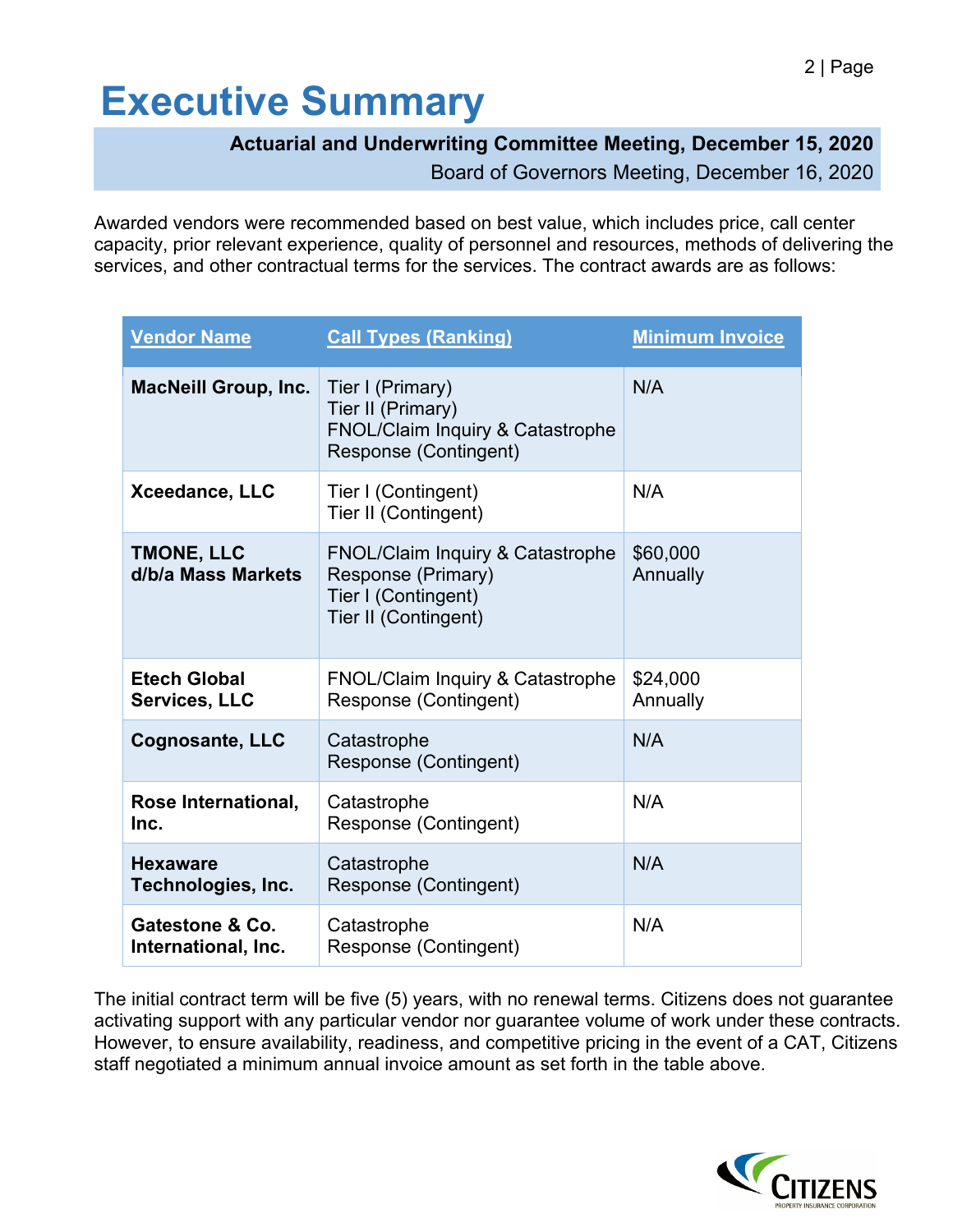# **Executive Summary**

#### **Actuarial and Underwriting Committee Meeting, December 15, 2020**

Board of Governors Meeting, December 16, 2020

A comparison of current rates under Citizens' existing contracts vs. the 2021 rates under the new contracts is as follows:

| <b>Call Types</b>           | <b>Current</b><br><b>Primary</b><br><b>Contract (2020)</b> | <b>New Primary</b><br><b>Contract</b><br>(2021) | <b>Estimated</b><br># of Calls<br>(Annual) | <b>Estimated 5-Year</b><br><b>Spend (including</b><br>annual price<br>adjustments) |
|-----------------------------|------------------------------------------------------------|-------------------------------------------------|--------------------------------------------|------------------------------------------------------------------------------------|
| <b>FNOL / Claim Inquiry</b> | $$9.40$ per call                                           | \$6.10 per call                                 | 99,000                                     | \$3,095,730                                                                        |
| Tier I                      | \$6.65 per call                                            | \$6.65 per call                                 | 357,000                                    | \$12,714,945                                                                       |
| <b>Tier II</b>              | \$6.88 per call                                            | \$8.70 per call                                 | 102,000                                    | \$4,708,432                                                                        |
| <b>CAT Response</b>         | Pricing<br>Determined<br>Annually via<br><b>Task Order</b> | Same                                            | 30,000                                     | \$6,951,826                                                                        |
| <b>Total</b>                |                                                            |                                                 |                                            | \$27,470,933                                                                       |

Citizens will initially assign work to vendors based on the primary ranking. As Citizens' needs and vendor capabilities evolve over time, Citizens may reallocate the work to the next-ranked vendors based on reasonable, business justifications.

Citizens expects that the pricing set forth in each contract shall not exceed pricing provided to other clients supporting comparable volumes and services. Final contract language with each vendor will be drafted with the assistance of the Vendor Management Office and the Legal Department.

#### **Recommendation**

Staff proposes that the Actuarial and Underwriting Committee review and approve for consideration by the Board of Governors to:

- a) Approve contracts with the vendors listed below for a term of five (5) years, in a collective amount not to exceed \$27,470,933, as set forth in this Action Item:
	- MacNeill Group, Inc.
	- Xceedance, LLC
	- TMONE, LLC d/b/a Mass Markets
	- Etech Global Services, LLC
	- Cognosante, LLC
	- Gatestone & Co. International, Inc
	- Hexaware Technologies, Inc.,
	- Rose International, Inc.

b) Authorize staff to take any appropriate or necessary action consistent with this Action Item.

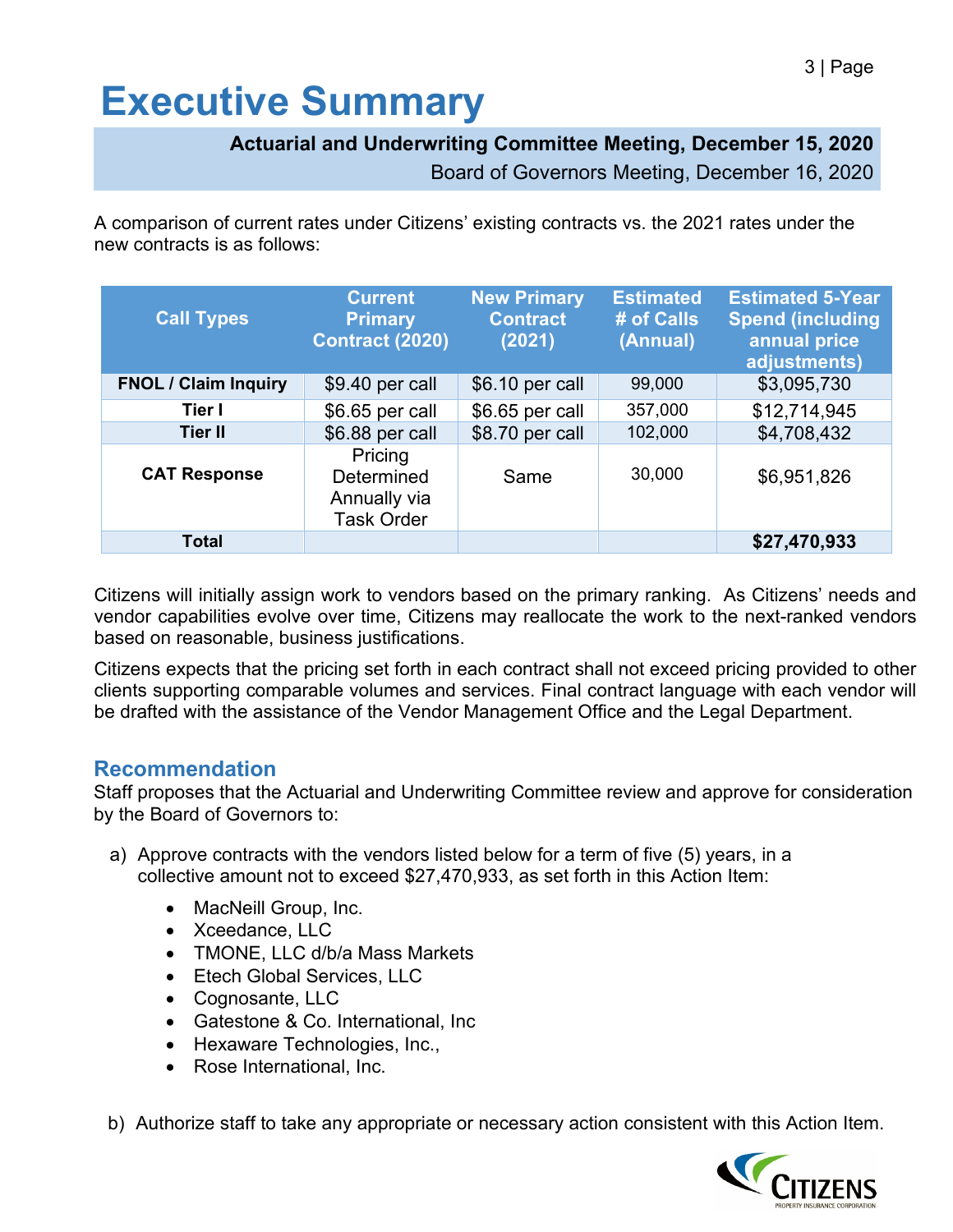| <b>ACTION ITEM</b>                      |                                                                                                                                                                                                                                                                                                     | $1$   PAGE                                                                                                                                                            |  |
|-----------------------------------------|-----------------------------------------------------------------------------------------------------------------------------------------------------------------------------------------------------------------------------------------------------------------------------------------------------|-----------------------------------------------------------------------------------------------------------------------------------------------------------------------|--|
|                                         |                                                                                                                                                                                                                                                                                                     | <b>Actuarial and Underwriting Committee Meeting, December 15, 2020</b><br>Board of Governors Meeting, December 16, 2020                                               |  |
|                                         |                                                                                                                                                                                                                                                                                                     |                                                                                                                                                                       |  |
| $\boxtimes$ Contract – New              |                                                                                                                                                                                                                                                                                                     | □Committee or Board Minutes                                                                                                                                           |  |
| □Contract – Amendment of Contract Terms |                                                                                                                                                                                                                                                                                                     | □Product Changes                                                                                                                                                      |  |
| □Contract – Additional Spend            |                                                                                                                                                                                                                                                                                                     | $\square$ Other                                                                                                                                                       |  |
| <b>Contract ID</b>                      | <b>Business Process Outsourcing (BPO) - Call Center Services</b>                                                                                                                                                                                                                                    |                                                                                                                                                                       |  |
|                                         |                                                                                                                                                                                                                                                                                                     | RECOMMENDED VENDORS: EIGHT (8) VENDORS LISTED IN<br>PROCUREMENT METHOD SECTION BELOW                                                                                  |  |
| <b>Budgeted Item</b>                    | $\boxtimes$ Yes                                                                                                                                                                                                                                                                                     |                                                                                                                                                                       |  |
|                                         | $\square$ No                                                                                                                                                                                                                                                                                        |                                                                                                                                                                       |  |
|                                         | will be included in subsequent budgeting years.                                                                                                                                                                                                                                                     | Funding for these contracts is included in the 2021 Annual Operating Budget and                                                                                       |  |
| <b>Procurement Method</b>               | On July 30, 2020, Citizens issued ITN No.: 20-0035 for BPO-Call Center Services.<br>Forty-five (45) responses were received and twenty-five (25) vendors were<br>advanced to negotiations. On November 5, 2020, the negotiation team<br>recommended an award of contracts to the following vendors: |                                                                                                                                                                       |  |
|                                         | Tier I Calls (Basic Support 8am-5:30pm Monday through Friday):                                                                                                                                                                                                                                      |                                                                                                                                                                       |  |
|                                         | 1. MacNeill Group, Inc. (Primary)<br>2. Xceedance, LLC (Contingent)<br>3. TMONE, LLC d/b/a Mass Markets (Contingent)                                                                                                                                                                                |                                                                                                                                                                       |  |
|                                         | Tier II Calls (Specialized Support 8am-5:30pm Monday through Friday):                                                                                                                                                                                                                               |                                                                                                                                                                       |  |
|                                         |                                                                                                                                                                                                                                                                                                     | 1. MacNeill Group, Inc. (Primary)<br>2. Xceedance, LLC (Contingent)<br>3. TMONE, LLC d/b/a Mass Markets (Contingent)                                                  |  |
|                                         |                                                                                                                                                                                                                                                                                                     | First Notice of Loss/Claims Inquiry, Catastrophe Response Calls (24x7x365):                                                                                           |  |
|                                         |                                                                                                                                                                                                                                                                                                     | 1. TMONE, LLC d/b/a Mass Markets (Primary)<br>2. Etech Global Services, LLC (Contingent)<br>3. MacNeill Group, Inc. (Contingent)                                      |  |
|                                         | Catastrophe Response Calls Only (as needed):                                                                                                                                                                                                                                                        |                                                                                                                                                                       |  |
|                                         | ٠<br>$\bullet$<br>$\bullet$                                                                                                                                                                                                                                                                         | Cognosante, LLC (Contingent)<br>Gatestone & Co. International, Inc. (Contingent)<br>Hexaware Technologies, Inc. (Contingent)<br>Rose International, Inc. (Contingent) |  |
| <b>Contract Amount</b>                  | \$27,470,933, as follows:                                                                                                                                                                                                                                                                           | The contract amount over five (5) years is estimated at, and shall not exceed,                                                                                        |  |
|                                         | services).                                                                                                                                                                                                                                                                                          | Tier I / Tier II / First Notice of Loss/Claims Inquiry Services: \$20,519,107<br>(based on estimated volumes, call durations, and need for value-added                |  |